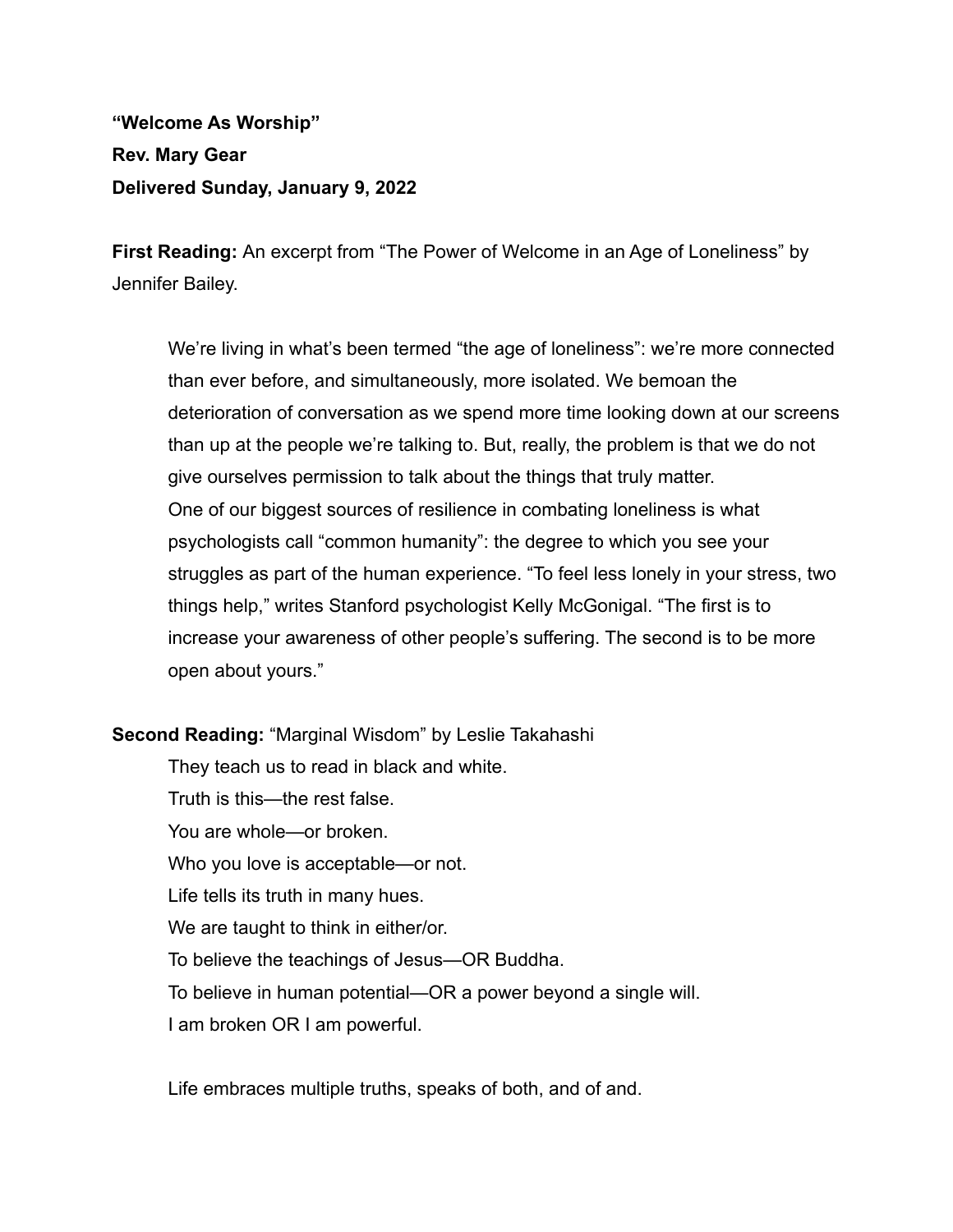We are taught to see in absolutes. Good versus evil. Male versus female, Old versus young, Gay versus straight.

Let us see the fractions, the spectrum, the margins. Let us open our hearts to the complexity of our worlds. Let us make our lives sanctuaries, to nurture our many identities.

The day is coming when all will know That the rainbow world is more gorgeous than monochrome, That a river of identities can ebb and flow over the static, stubborn rocks in its course,

That the margins hold the center.

## **Sermon/Homily: Welcome As Worship**

This is a story about welcome. When I remember a time that I felt welcomed, a person came to mind who is a master at it. My friend, Wendy Fish, welcomed me into her home, and into ministry. Wendy is a fellow Unitarian Universalist minister and was my mentor throughout my ministerial formation and for the first 3 years of my ministry. Wendy believes that ministry is about welcoming, and she is excellent at it.

One example. I arrived at Wendy's home late one evening after a very long day of ministry that was difficult in many ways. I was looking at another day just like it coming up. The weather was awful, rainy and cold, I was tired, and mostly I just wanted to be home. Wendy opened her door, ushered me into the room where I would stay, showed me where the bathroom and extra linens were, and said, "Please settle in and take your time. I have tea and something to eat if you like. I'll just be doing a few things in the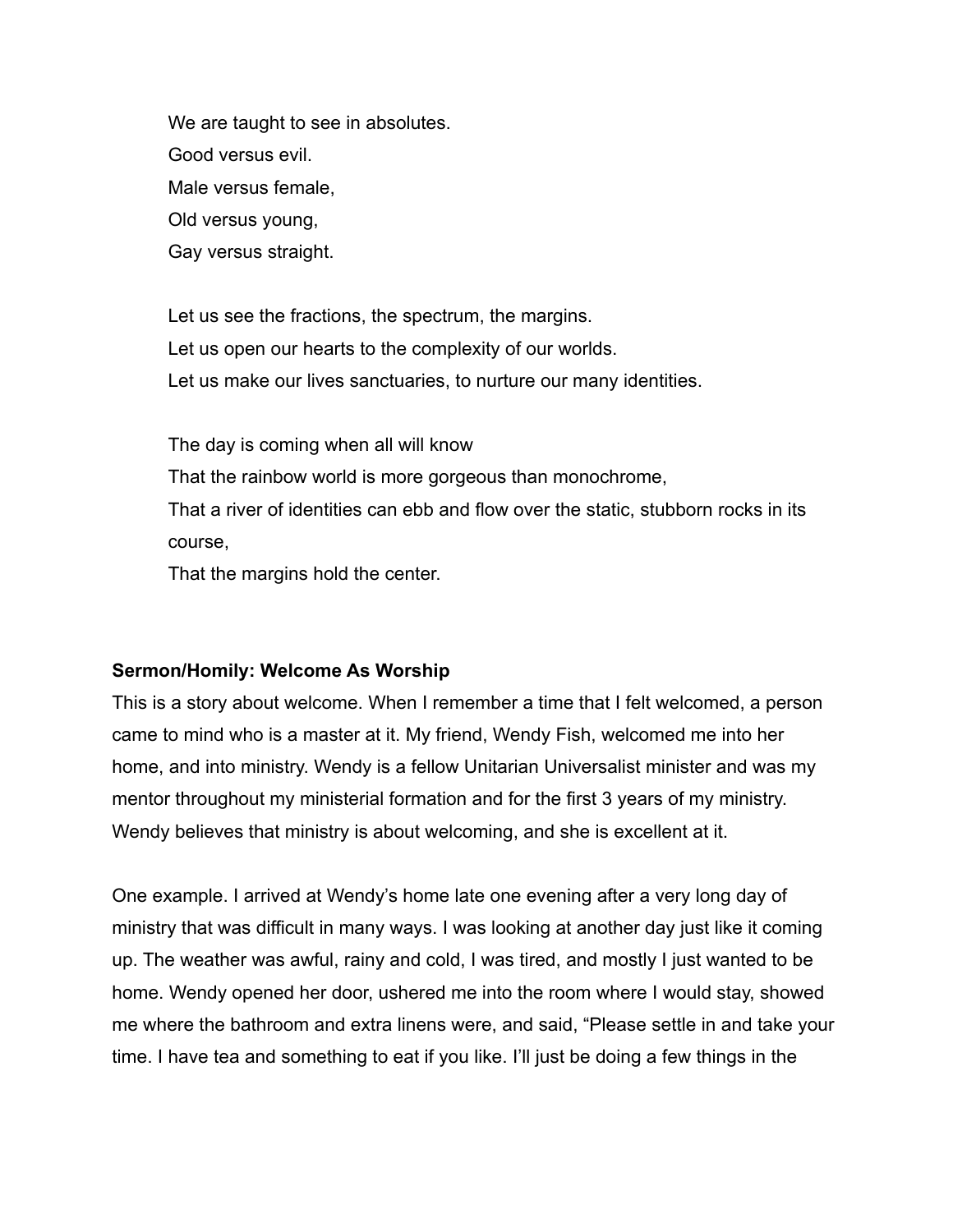kitchen. Please take your time and take care as you need. " And then she left, closing the door behind her.

I am certain that Wendy saw me, tired, cold and wet. Knowing Wendy, she likely even knew that I would have preferred to be home. For me, her most precious gift was that she gave me a bit of time to settle, to regroup, and breathe so I could return to the present. I felt welcome.

Right now, I invite you to engage your memory and imagination for just a moment. Settle where you are and take a breath.

Now call to your mind a time when you felt welcome. When have you felt welcome? It could have been visiting a new place, a friend's home, a different country, a new church. It could have been starting a new job or meeting a new service provider, like a hairdresser or barber. Has there been a time when you've felt welcome?

Then when you have this time present in your mind, notice what it was that made you feel welcome. Just name a few words—what someone did or didn't do, what was present in the surroundings. What about the experience helped you feel welcome? Now, how does that memory make you feel? Warm? Happy? Seen? Name a few feelings.

Please hold on to this memory and these feelings. You'll have the chance to share in the breakout rooms later or consider sharing it with someone today.

Our spiritual theme for this month is welcome, one of the six words in the new OUUC mission to welcome and wonder, embrace and empower, bridge and become. For a bit of history, you, the congregation, crafted this mission in an effort / that began / about this time last year. The Board enlisted UU minister, Jake Morrill, to help us through the process of identifying a new vision, mission and ends or goals for the congregation. It had been a while since the last ones were done. Through a months-long process you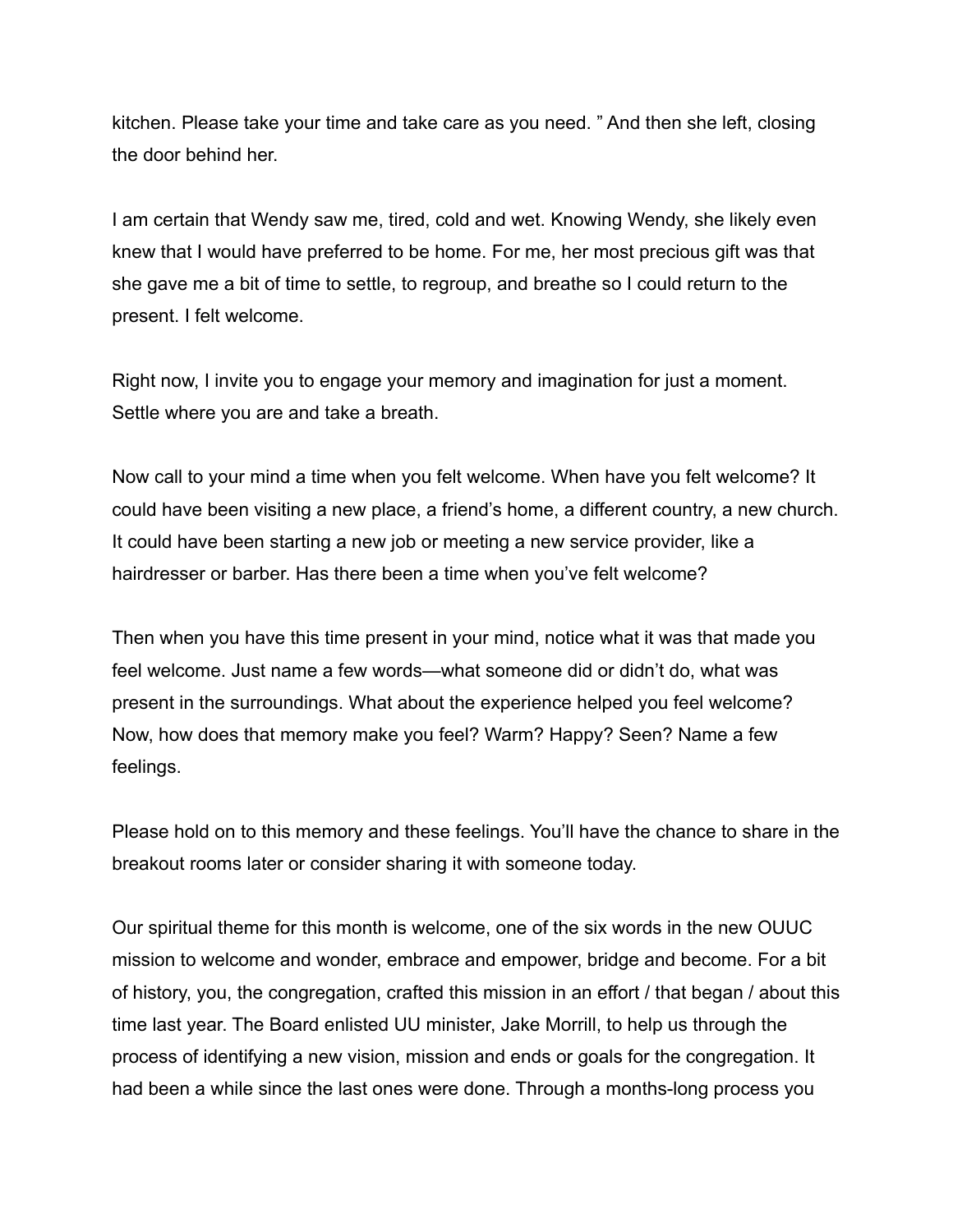reflected and discussed, sending a writing team off with lots of material to use to draft new language. Using the values you identified, such as connection, inspiration, and transformation, the writing team proposed and you adopted a vision of an interconnected world that is loving, just and healthy. You adopted a mission with those six words: welcome and wonder, embrace and empower, bridge and become. Our mission– those are the things that we do to bring about the world we envision, a world that is interconnected, loving, just and healthy.

Last Fall we explored the words in the vision statement, using one as a spiritual theme each month. This Winter and Spring, we'll do the same as we explore the words in our mission. For those of you who like order, I'll let you know now that we won't take the words in the same order as they appear in the mission statement; I took some license for how they fit with holidays and holy days in the next months. But I promise we'll get to them all!

So, we begin the new year with "welcome." We say we welcome in order to help create the world we dream about.

What does it mean to welcome? When I consider that question, I recall wise words that were preached at my ordination almost 4 years ago. Rev. Kathryn Bert, one of my first UU ministers, turned to me as she began the sermon and said, "Mary, you know this service is about you and is not about you." I think welcome is like that; it is about us and it's not about us.

Here's what I mean. In order to welcome, we have to have some sense of who we are. What do we value? We must know this in order to offer genuine welcome done with integrity, grounded in our deepest held values. We must understand why we welcome. What can we offer? How can we be generous? We can't offer everything, we don't have everything; what can we share? Not only our material possessions, but what about our feelings, even our suffering?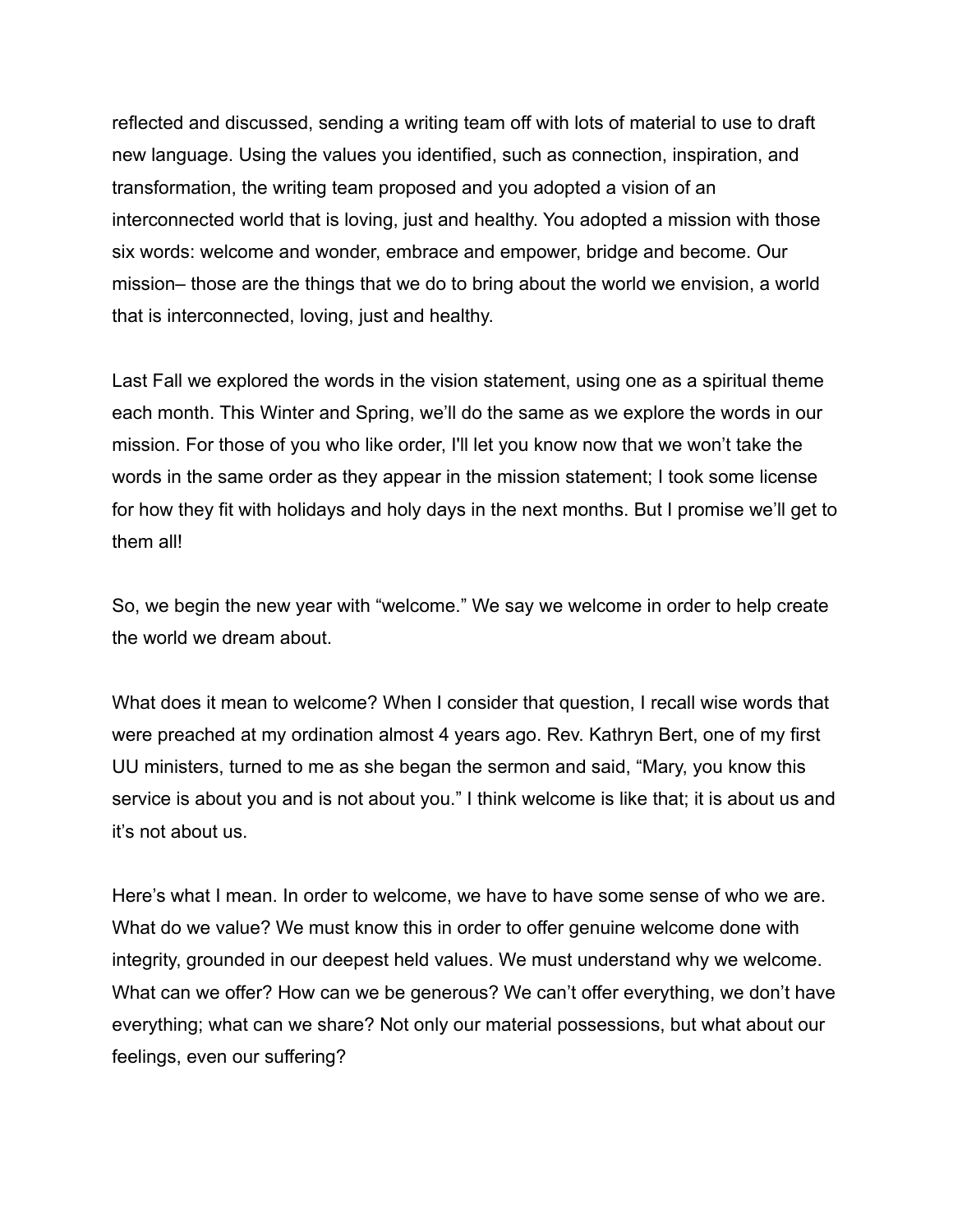When Wendy welcomed me, she had a good sense of who she was, what she valued-generosity and hospitality, and what she could offer. Her welcome was genuine and real, reflecting who she was. She is crystal clear that her ministry includes welcome.

And, in order to welcome, we have to be able to step outside ourselves and notice the other. It's not just about us. Although Wendy was dry and warm in her home, having enjoyed a relaxed and calm day, she opened her door to a guest who had experienced a very different kind of day. She was able to set aside her experience and see me for who I was, where I was at that moment. She placed me at the center and I felt welcome.

Stepping outside of ourselves also allows us to connect to that which is beyond us, however we name it: Spirit, God, the Universe, Humanity, Love. This connection helps us remember what we value, the why of our welcome. We can put our deepest values at the center.

Like me, you may have been raised with the teaching of "The Golden Rule," enshrined at the United Nations New York office by Norman Rockwell: treat others as you would like to be treated. This is a noble idea, suggesting that we treat others at least as well as we treat ourselves, using what we prefer as the benchmark. And that makes the welcome about us, puts us at the center.

I have shared before what I learned working in the disability community, which is The Platinum Rule: treat others as they want to be treated. This removes us from the center and places the other there. It doesn't remove us from the picture, we are still present to offer welcome! It simply asks us to step aside to make room for the wishes of the other, even if those wishes may not be the same as ours. It asks us to widen our circle, inviting the other into the center as we take a step aside.

For example, over the past few years, we have introduced ourselves using our pronouns. Many of us have embraced this practice that allows us to be in solidarity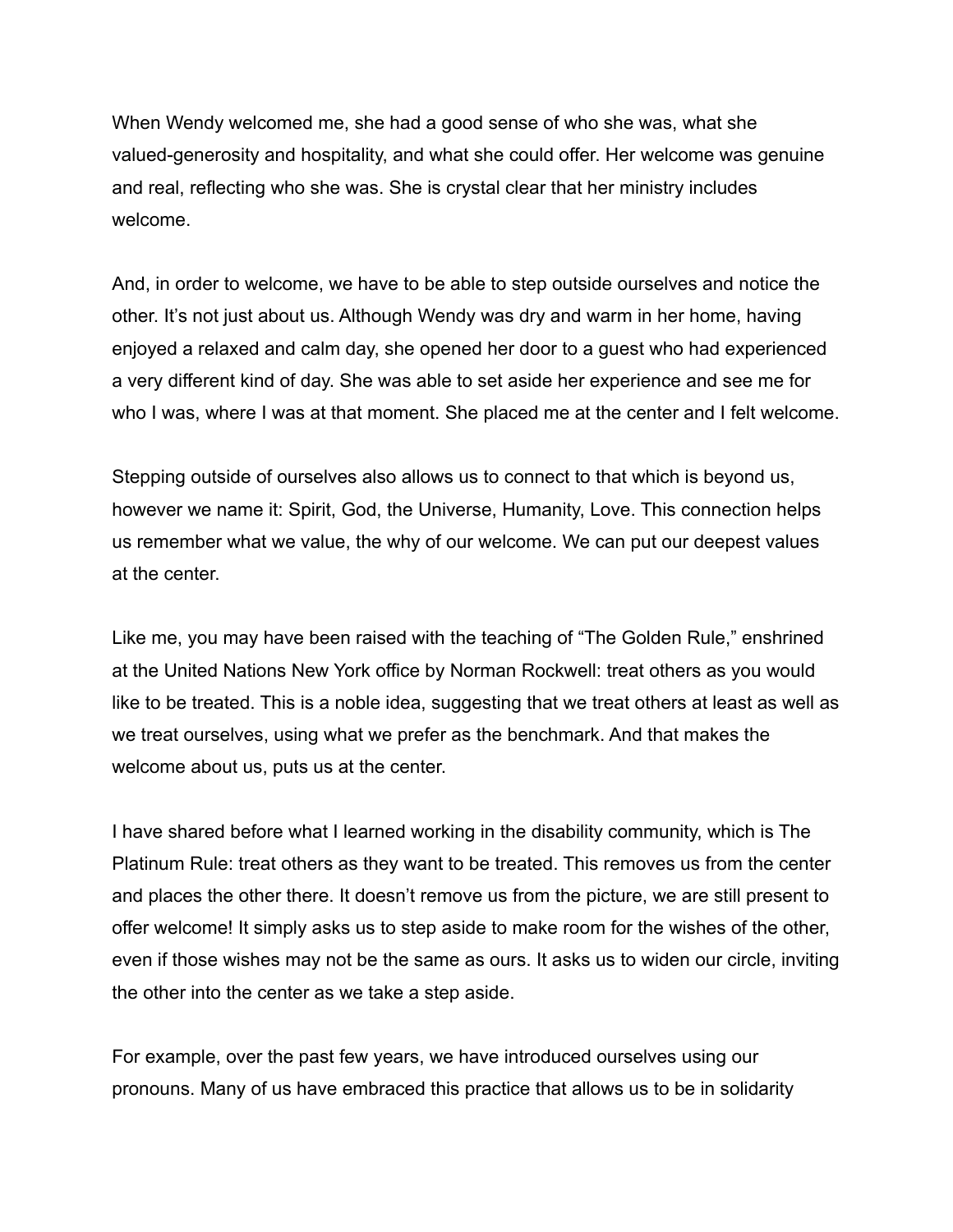against transphobia, bias against anyone who identifies as non-binary, queer or trans. For some of us, using pronouns is a new idea and practice, and for some of us it has been uncomfortable. I've heard stories from those in our community who directly experience transphobia, and who feel seen and supported for who they are when we use pronouns. We place them at the center. They feel welcome.

I have also heard stories from those in our community, sometimes the same people, who have felt disregarded and unseen when they were misgendered or heard jokes about pronouns. Something that may not have been part of the lives of some of us is a foundational part of the identity of others. For those of us who occupy the center most of the time, welcome means stepping out of the center to make room for the other, especially those who are on the margins most of the time. We all remain in the circle, making it wider, big enough for everyone.

Our story today told of a turtle and a spider; both of whom offered welcome, kind of, but who used welcome almost as a weapon. While they welcomed each other to their homes, they expected the other to be what they were: a turtle with clean feet like a spider, or a spider dining underwater like a turtle. It was a welcome that centered them instead of centering the other; a false and ingenuine welcome.

While we usually don't intend to be as unwelcoming as the spider and the turtle, we probably won't get it right all the time. Sometimes I need to be reminded to use pronouns; I was recently in a meeting, and I am grateful for the reminders and the grace.

When we gather in worship, we hold up what we value most; that's what worship means. From our values of connection, inclusion and love, we offer welcome so that we can help create the world we envision. So, when we welcome from our deepest values, we engage in worship. We are holding up and embodying that which we hold most dear. We sing "come, come, whoever you are" and by our behavior we reveal if we really mean it. Though we may break our vows a thousand times, we come yet again, come.